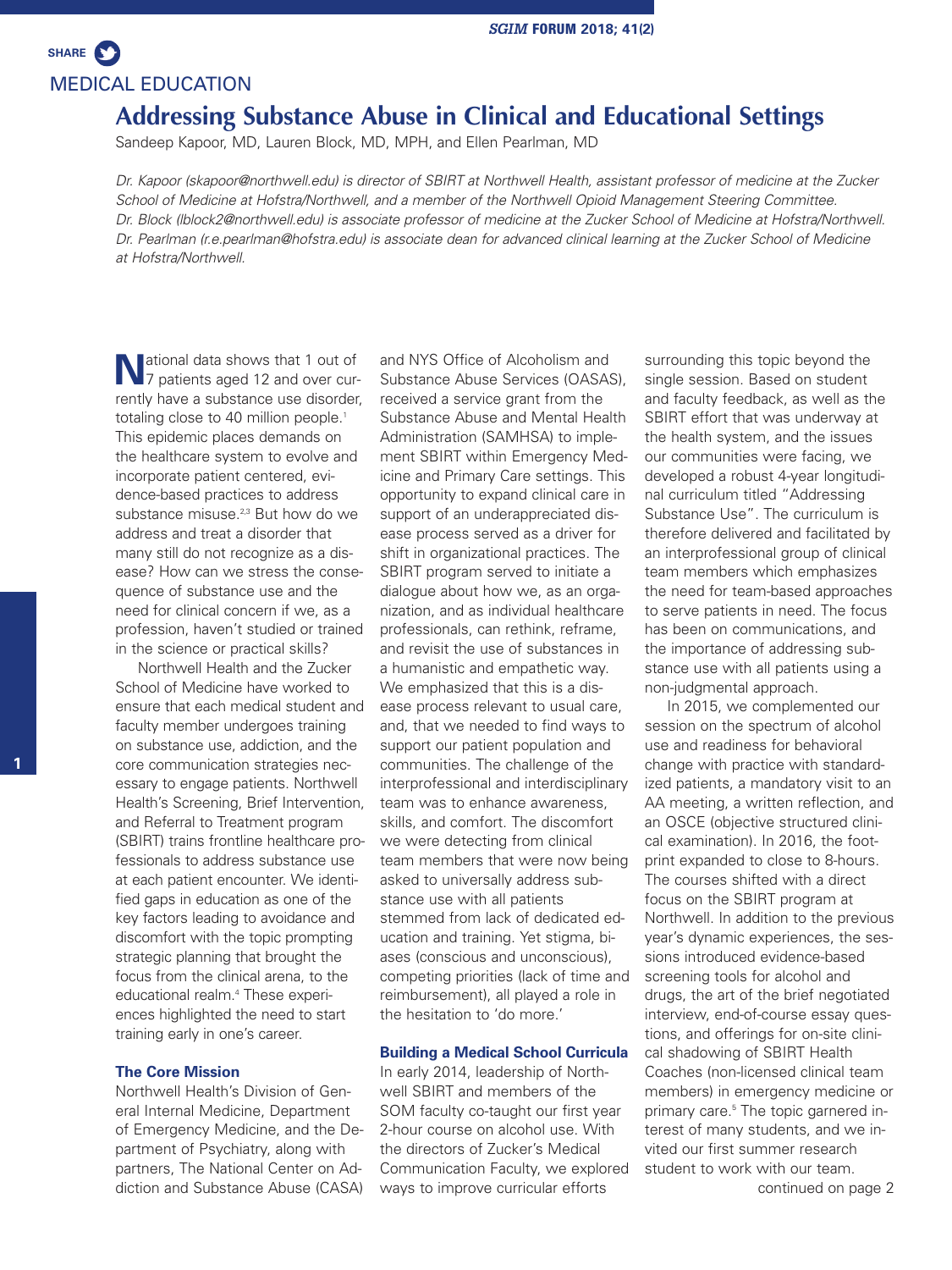

# MEDICAL EDUCATION continued from page 1

The iterations continued in 2017. We grew to 12 dedicated hours, now incorporating third-year and fourthyear students. Within the psychiatry clerkship, we incorporated a casebased conference and clinical encounter with a standardized patient (formative, and then summative), and offered a 2-week SBIRT elective affording students the opportunity to work with an interdisciplinary and interprofessional team spanning EM, IM, and Substance Abuse Services demonstrating the spectrum of disease, and varying touchpoints to support those in need.

Spring 2018 will realize the largest expansion of the "Addressing Substance Use" curriculum when a third-year core week (interrotation transition) will incorporate the opioid epidemic as a common theme. This will include 10-hours dedicated to knowledge and skillbased sessions on addiction, pain management, quality improvement, patient and family perspectives, and overdose prevention training. This will bring the footprint to 25+ hours of dedicated curricular time, as indicated in the image.

# **Key Lessons Learned**

The value of transparently identifying critical gaps in care and education can help inform discussions within organizations.

- Promoting a team-based approach to interdisciplinary interprofessional programmatic development, implementation, execution and dissemination, emphasizes the relevance of substance use in all disciplines of medicine. We purposely did not incorporate the curriculum under Medicine, Emergency Medicine, or Psychiatry.
- Cultivating our Communications Faculty as substance use educators emphasizes that clear communication and empathy skills are critical to success in addressing substance use with patients.
- If you build it, they will come we have been able to cross organizational boundaries to adapt elements of this curriculum to offer to other Health Professional programs; social workers, nurse practitioners, dieticians, pharmacy, and physician assistant training programs.
- We are incorporating elements of the curriculum into our residency programs (IM, EM, Psychiatry, and Pediatrics), fellowship programs, and faculty development programs within Northwell and beyond (regionally and nationally).



## **Strategic Full Circle**

We began with a grant funded project to incorporate protocols to address substance use as part of usual care, but quickly learned that an undercutting element existed in the form of lack of education and training, which were needed to facilitate a successful clinical program. In attempts to help motivate a shift in our culture, we identified core strategies that needed to be part of our programmatic roadmap. When speaking of organizational change, and the need to identify clear drivers and barriers for the intended change, the educational gap highlighted potential opportunities for the team.

Working alongside multiple clinical departments within Northwell Health and faculty at the Zucker School of Medicine, the largest healthcare organization in New York State embarked on a journey of inclusion—from clinical frontlines to our next generation of clinicians. Our frontline training informed medical school curricula development, which in turn is helping to motivate and model best practices.

Our students have now become ambassadors and champions based on their thoughtful engagement and education. The collateral benefit of focusing efforts earlier on in the career process will undoubtedly challenge the norm and help drive Health System cultural change/acceptance of the disease process that substance use and addiction represent. Our intention is that as our students, residents and other clinical team members progress in their careers. continued on page 3

**2**

*SGIM* **FORUM 2018; 41(2)**